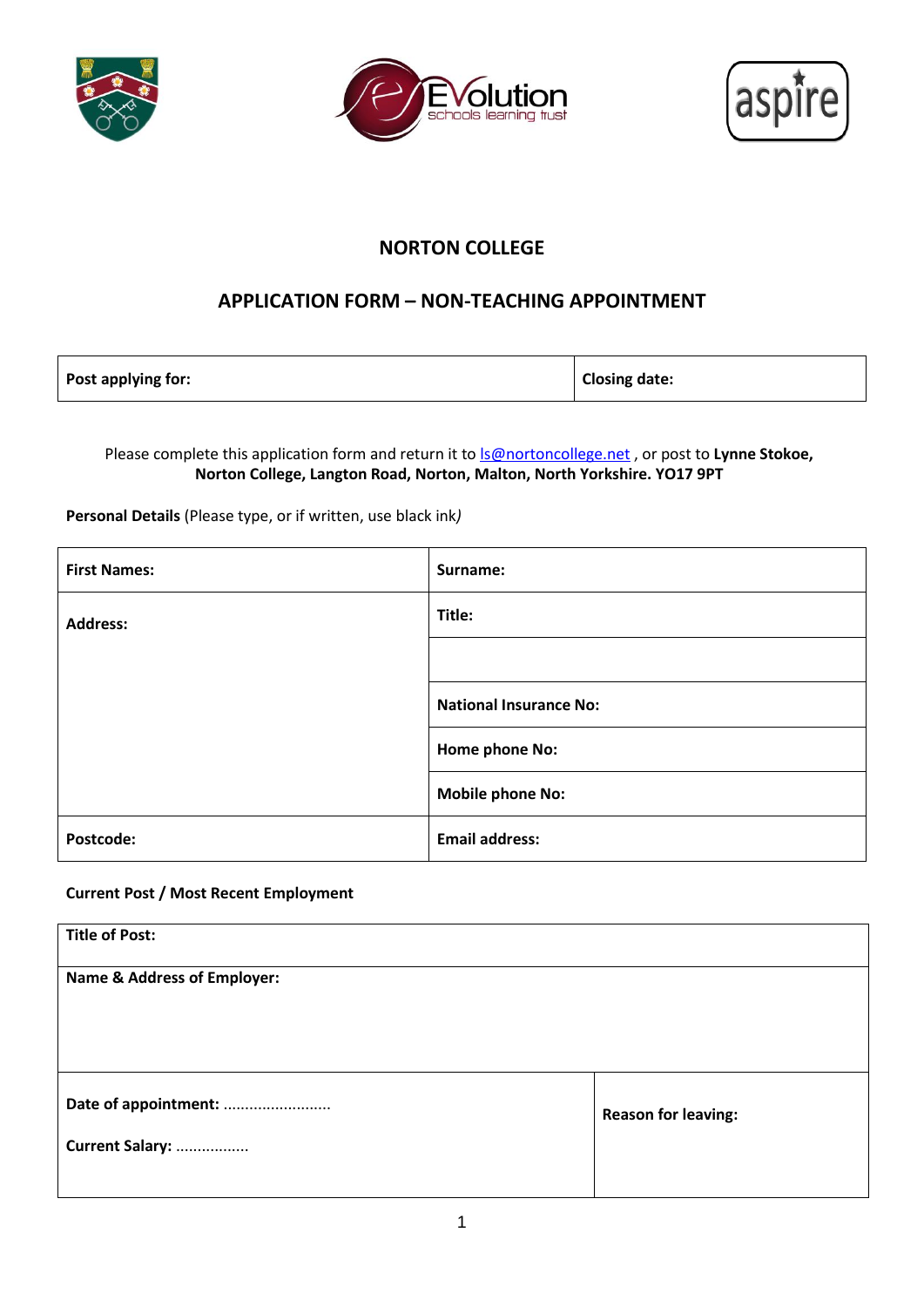| <b>Start date</b> | <b>End Date</b> | Position held and nature of work/activity |
|-------------------|-----------------|-------------------------------------------|
|                   |                 |                                           |
|                   |                 |                                           |
|                   |                 |                                           |
|                   |                 |                                           |
|                   |                 |                                           |
|                   |                 |                                           |
|                   |                 |                                           |
|                   |                 |                                           |
|                   |                 |                                           |
|                   |                 |                                           |
|                   |                 |                                           |
|                   |                 |                                           |
|                   |                 |                                           |
|                   |                 |                                           |
|                   |                 |                                           |
|                   |                 |                                           |

Please continue onto an additional sheet if necessary and fully explain any gaps in career history.

Have you ever worked abroad? Yes  $\Box$  No  $\Box$ 

If you answer yes to this question, please ensure you include this in your career details above, highlighting the country you worked in and the specific dates.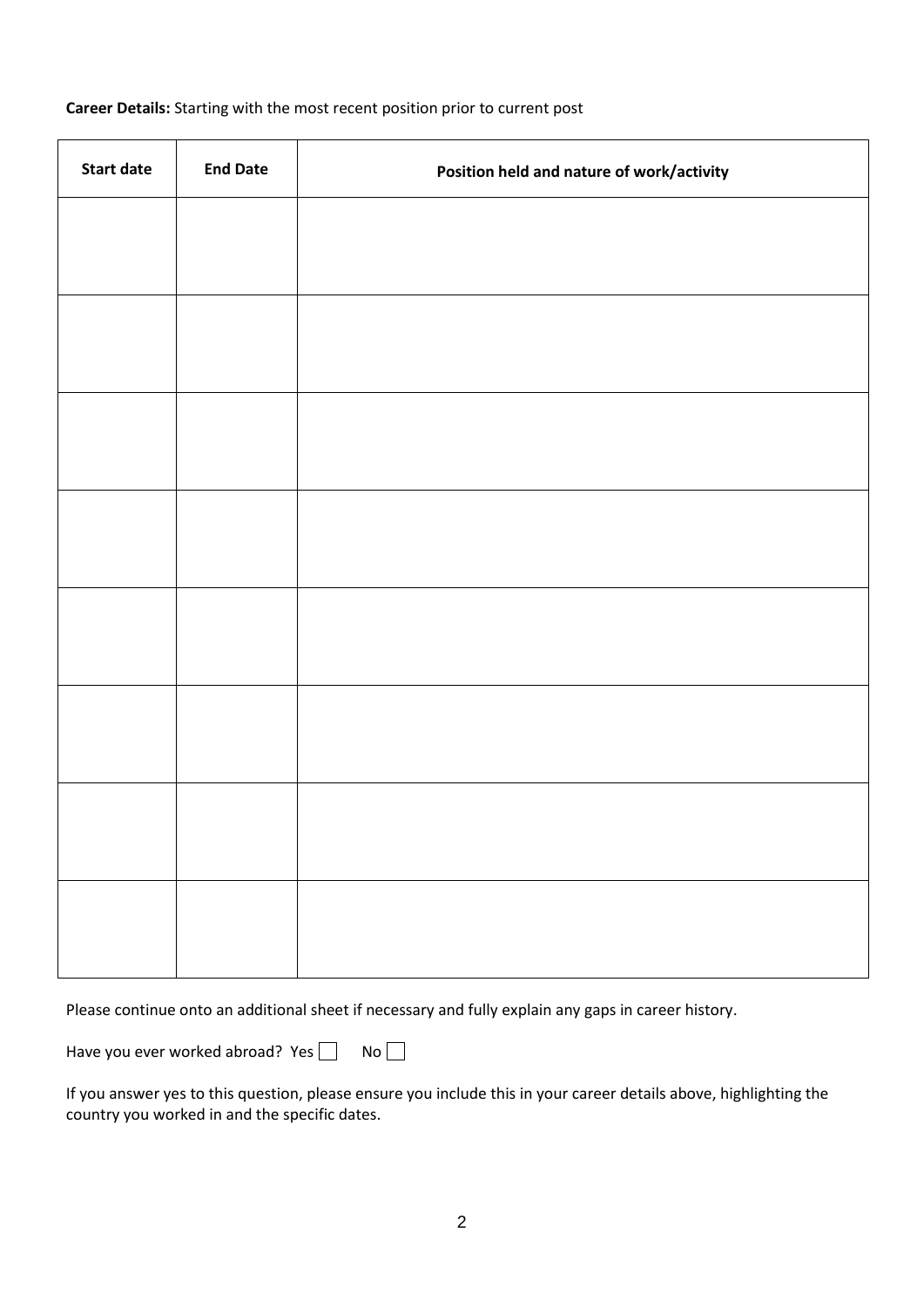### **Education**

Please give details of all education from secondary school level and include grades for all qualifications.

| Secondary<br>School/College<br>of                       | <b>Dates</b> |    | <b>Qualifications: GCE/GCSE, A</b><br>Levels/BTEC etc.         | <b>Date</b> |
|---------------------------------------------------------|--------------|----|----------------------------------------------------------------|-------------|
| <b>Further Education</b>                                | From         | To |                                                                |             |
|                                                         |              |    |                                                                |             |
|                                                         |              |    |                                                                |             |
|                                                         |              |    |                                                                |             |
|                                                         |              |    |                                                                |             |
|                                                         |              |    |                                                                |             |
|                                                         |              |    |                                                                |             |
|                                                         |              |    |                                                                |             |
|                                                         |              |    |                                                                |             |
| <b>College of Higher</b><br><b>Education/University</b> |              |    | Degree or Certificate Degree -please<br>include classification | <b>Date</b> |
|                                                         |              |    |                                                                |             |
|                                                         |              |    |                                                                |             |
|                                                         |              |    |                                                                |             |
|                                                         |              |    |                                                                |             |
|                                                         |              |    |                                                                |             |
|                                                         |              |    |                                                                |             |
|                                                         |              |    |                                                                |             |
|                                                         |              |    |                                                                |             |

| <b>Other qualifications (full details)</b> | <b>Dates</b> |     | Date |
|--------------------------------------------|--------------|-----|------|
|                                            | From:        | To: |      |
|                                            |              |     |      |
|                                            |              |     |      |
|                                            |              |     |      |
|                                            |              |     |      |
|                                            |              |     |      |
|                                            |              |     |      |
|                                            |              |     |      |
|                                            |              |     |      |
|                                            |              |     |      |
|                                            |              |     |      |
|                                            |              |     |      |
|                                            |              |     |      |
|                                            |              |     |      |
|                                            |              |     |      |
|                                            |              |     |      |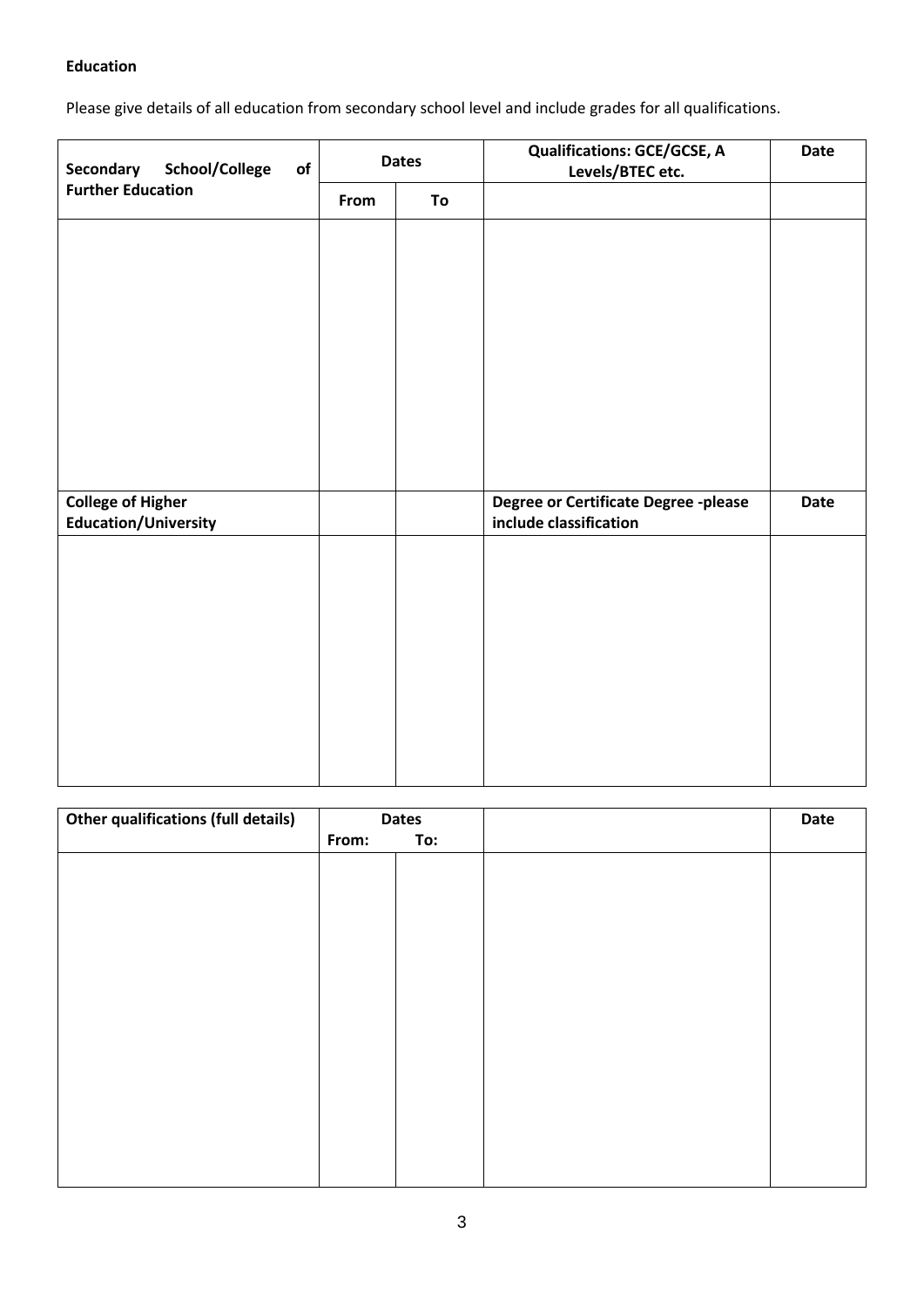Please read the job description and person specification carefully, then explain how your knowledge, skills and experience relate to the post for which you are applying. These may have been gained through paid employment, domestic responsibilities, voluntary/community work, spare time activities and training. Please state what qualities you are able to bring to the post, highlighting specific skills, knowledge, abilities or other relevant factors in support of your application including any significant achievements (continue on no more than two additional A4 sheets)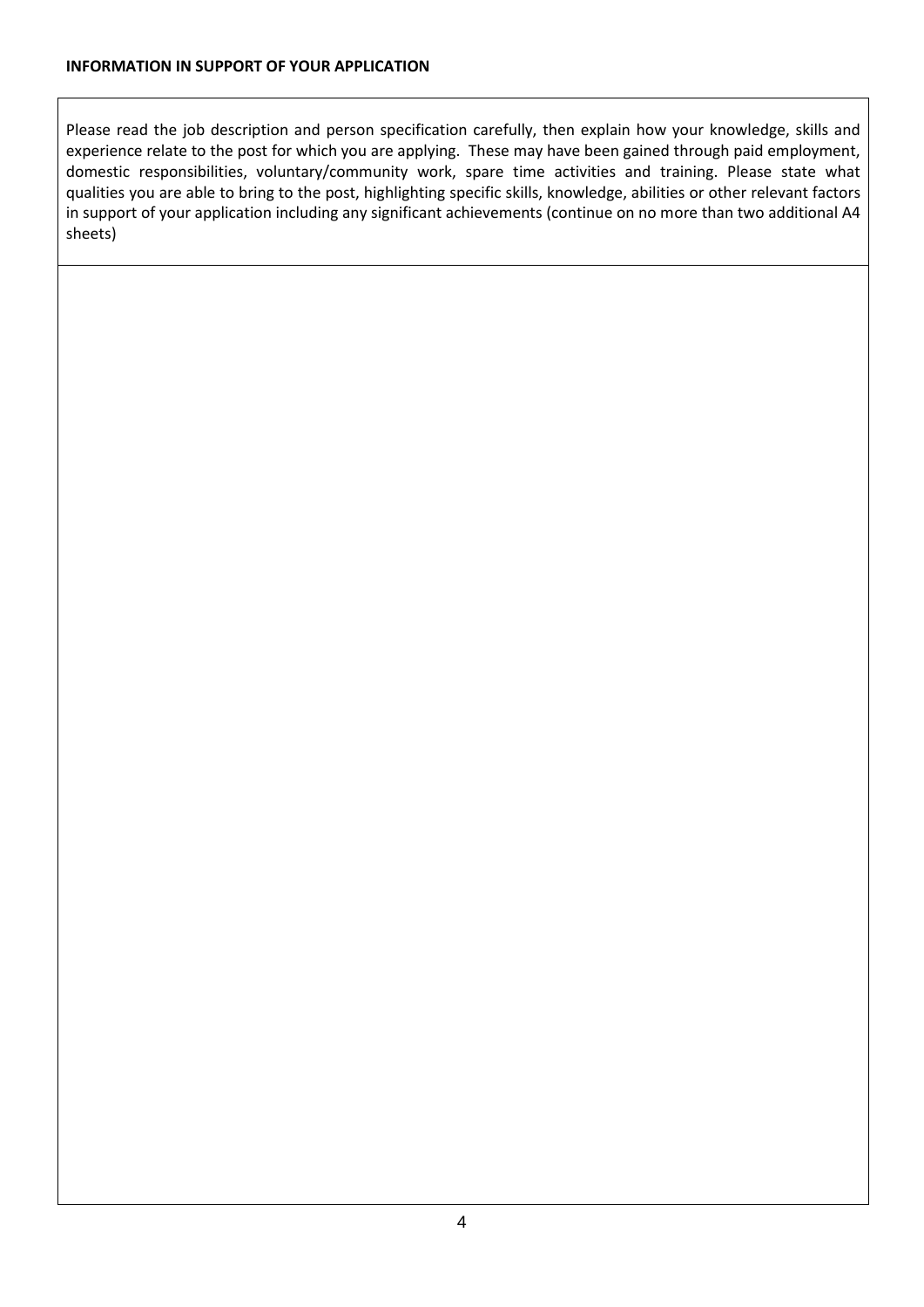#### **REFERENCES**

Wherever possible references should relate to current or previous employment or alternatively work experience. One referee MUST be from your current or most recent employer OR if in school, college or just completed education, one referee must be from school/college.

As the post you are applying for requires an enhanced Disclosure & Barring Service check, we will take up these references prior to interview.

| Name:                                                                                 | Name:                                                                                 |
|---------------------------------------------------------------------------------------|---------------------------------------------------------------------------------------|
| Address:                                                                              | Address:                                                                              |
|                                                                                       |                                                                                       |
|                                                                                       |                                                                                       |
|                                                                                       |                                                                                       |
| Postcode:                                                                             | Postcode:                                                                             |
| Phone No:                                                                             | Phone No:                                                                             |
| Email:                                                                                | Email:                                                                                |
| Job Title:                                                                            | Job Title:                                                                            |
| Are we able to contact this referee if you are selected<br>for interview? Yes  <br>No | Are we able to contact this referee if you are selected<br>for interview? Yes<br>No l |

#### **Criminal Convictions**

| This post is exempt from the Rehabilitation Offenders Act (1974). You are, therefore, required to provide details<br>of any spent convictions, cautions, reprimands and final warnings you may have, in addition to any unspent<br>convictions or criminal proceedings pending against you. |      |
|---------------------------------------------------------------------------------------------------------------------------------------------------------------------------------------------------------------------------------------------------------------------------------------------|------|
| Please state if you have any spent or unspent convictions: Yes $\ \cdot\ $                                                                                                                                                                                                                  | $NO$ |

If you are invited for interview, a statement of these details should be sent under separate cover in an envelope marked 'Private and Confidential – For Addressee Only' in the top right hand corner and the words 'Conviction Information' marked below and marked for the attention of The Headteacher.